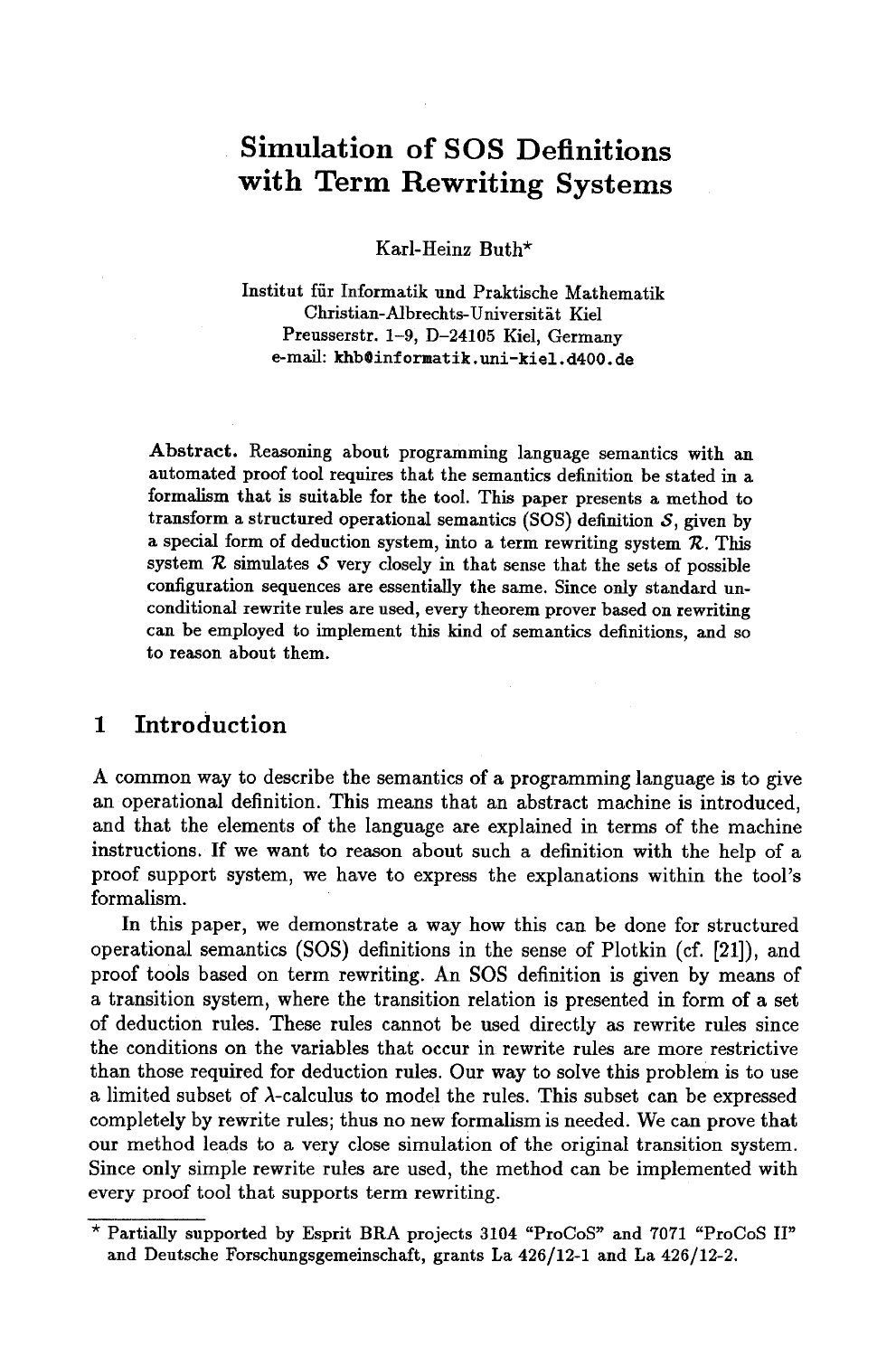An application of this approach is presented in [7], where the Larch Prover [11] is used as a proof assistant in an equivalence proof for different semantics definitions. The motivation for the work emerged from verification work in the ESPRIT BRA project ProCoS *(Provably Correct Systems,* cf. [4]). Several of the ProCoS project languages have been defined operationally, and therefore there is a need to reason about SOS definitions.

We start in section 2 with a short account of term rewriting, followed in section 3 by an introduction to SOS definitions. Section 4 presents the transformation of deduction into rewrite rules. A summary of the simulation properties of the derived rewriting system is given in section 5. The proofs for the results can be found in the full version of this paper ([6]). Section 6 describes in which way the simulating rewrite system can be applied.

## **2 Term rewriting controlled by contexts**

The approach to term rewriting we use in our simulation is a typed one, based on a many-sorted logic (for details, cf. [9]). We only employ unconditional rewrite rules; so any standard tool can be used for the implementation of the ideas.

A term rewriting system (TRS for short) is a finite set of rules  $\lambda \rightarrow \rho$ . where  $\lambda$  and  $\rho$  are terms of the same type, and  $\rho$  does not contain *extra variables* w. r. t.  $\lambda$ , i. e. all variables in  $\rho$  are also in  $\lambda$ . An f-term is a term whose outermost operator is f. An f-rule is a rule  $\lambda \rightarrow \rho$  where the left-hand side  $\lambda$ is an f-term. For a signature  $\Sigma$  and a set of variables  $V, T(\Sigma, V)$  denotes the set of all terms built over  $\Sigma$  and  $V$ . For  $n \in \mathbb{N}_0$ , we define  $[n] =_{df} \{1, \ldots, n\}$ .

Our simulation relies on terms of the form  $T \equiv$  let  $x = e_1$  in  $e_2$ , since this is a convenient way to give names to intermediate results:  $x$  is a name for the result of "evaluating"  $e_1$ . Now T is just another notation for  $(\lambda x.e_2)e_1$ , and so we have started using concepts of  $\lambda$ -calculus. But we need not merge rewriting and  $\beta$ -reduction as it is done in e. g. [10, 18]; since we only have  $\lambda$ -abstractions that are directly applied to non-functional arguments, we can use standard rewrite systems to evaluate  $\beta$ -reductions. This method, presented e. g. in [1], is based on the replacement of bound variables by de Bruijn indices ([5]). For details, cf. [6]; in the following, we will only use the let form to write such terms.

In order to obtain a correct simulation, we need to control the rewriting process in two ways (for the examples, assume that  $f$  is a unary operator):

- 9 We want to be able to perform just one top-level rewriting of an f-term t without restricting the rewriting of subterms. This cannot be done by ordinary methods like restricting the length of rewriting sequences to 1.
- 9 We want to allow a rule of the form

 $f(t_1) \rightarrow$  if *b* then  $f(t_2)$  else  $f(t_1)$ 

This rule is obviously non-terminating (in the usual sense), but we want to be able to apply it without successive selections of the else part. This means that when an instance of  $b$  is known to reduce to false, the corresponding instance of this rule shall be "de-activated".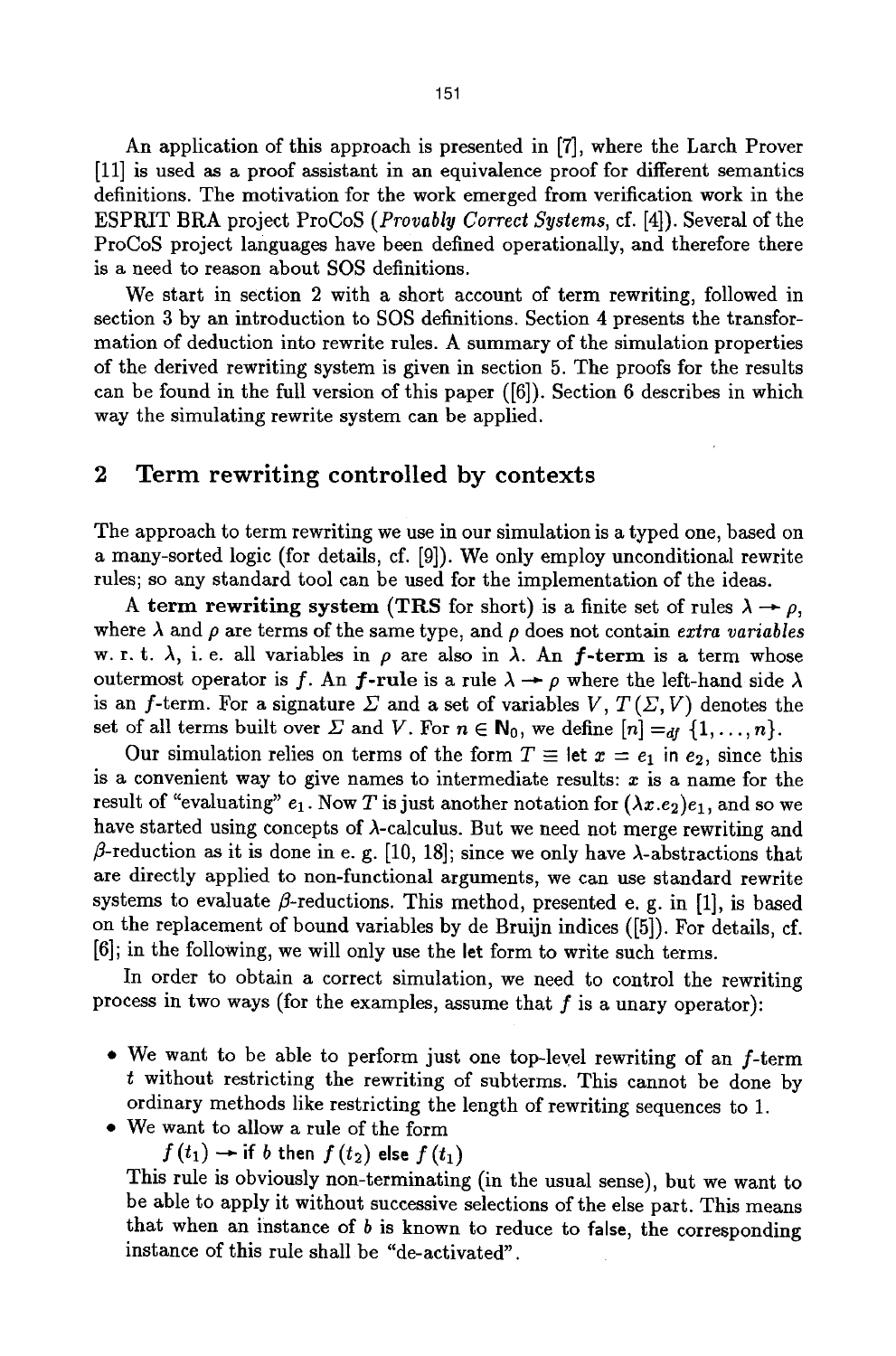For the first wish, we need to have some kind of counter, and for the second a way of "switching a rule off" (and on again, of course). This is the motivation for the following definition.

**Definition 1.** Let  $l_1 \rightarrow r_1, \ldots, l_n \rightarrow r_n$  be all the f-rules in our rewrite system. Then a context for f is an element of  $\{0,1,*\} \times \{\text{on, off}\}^n$ . For  $a \in \{0,1,*\}$ and  $s_1, \ldots, s_n \in \{$ on, off $\}$ , the context  $\langle a, s_1, \ldots, s_n \rangle$  is called an  $a$ -context.

Contexts can be used for our purposes since they contain a counter component  $(0, 1 \text{ or } *)$  and a switch for each f-rule. Instead of rewriting terms  $f(t)$ , we now rewrite terms  $f(t) \mathcal{Q} \langle a, s_1, \ldots, s_n \rangle$  where  $\mathcal Q$  is the special context application operator,  $a \in \{0, 1, *\}$  and  $s_1, \ldots, s_n \in \{\text{on}, \text{off}\}\)$ . The intended interpretation for a is:

- no more top-level rewriting steps, if  $a = 0$ ,
- at most one top-level rewriting step, if  $a = 1$ ,
- no limit on the number of top-level rewriting steps, if  $a = *$ .

The interpretation for the  $s_i$  is that application of the *i*-th rule is allowed if  $s_i$  = on and disallowed otherwise.

But of course it does not suffice to modify the term that shall be rewritten. We also have to build the control mechanism into the f-rules  $l_1 \rightarrow r_1, \ldots, l_n \rightarrow r_n$ . This is done by supplying all  $f$ -terms in all  $l_i$  and  $r_j$  with appropriate contexts: the i-th rule

 $f(t_1) \rightarrow$  if b then  $f(t_2)$  else  $f(t_1)$ becomes (assume that  $b, t_1$  and  $t_2$  do not contain f-terms)  $f(t_1) \mathcal{Q} \langle 1, s_1,\ldots,s_{i-1},\text{on}, s_{i+1},\ldots,s_n \rangle \rightarrow$ if b then  $f(t_2) \, \mathbb{Q} \, \langle \, 0, \text{on}, \ldots, \text{on} \, \rangle$ else  $f(t_1) \, \mathbb{Q} \, \langle \, 1, s_1, \ldots, s_{i-1}, \text{off}, s_{i+1}, \ldots, s_n \, \rangle$ 

In the then case, all rules are switched on, since the rule has been successfully applied. Switching rule i off in the **else** case is the "de-activation" that was mentioned above.

Usually, the introduction of contexts restricts the rewriting relation of a given system  $R$ . Certain unwanted rewriting sequences are thrown out, but no additional sequences become possible. This is because every rewriting step in the system with contexts corresponds to a step in the original system; the terms themselves are not changed.

In order not to complicate the control of rewriting, we demand that f-rules must not have nested f-terms on their left-hand sides. This means that the connection between a rule and the corresponding switch position in contexts is easy to maintain.

## 3 Structured operational semantics

The operational definition of the semantics of a programming language  $L$  is accomplished by first defining an abstract machine  $M$  and then interpreting the constructs of  $L$  by means of the machine instructions of  $M$ . In Plotkin's approach,  $M$  is given in the form of a transition system: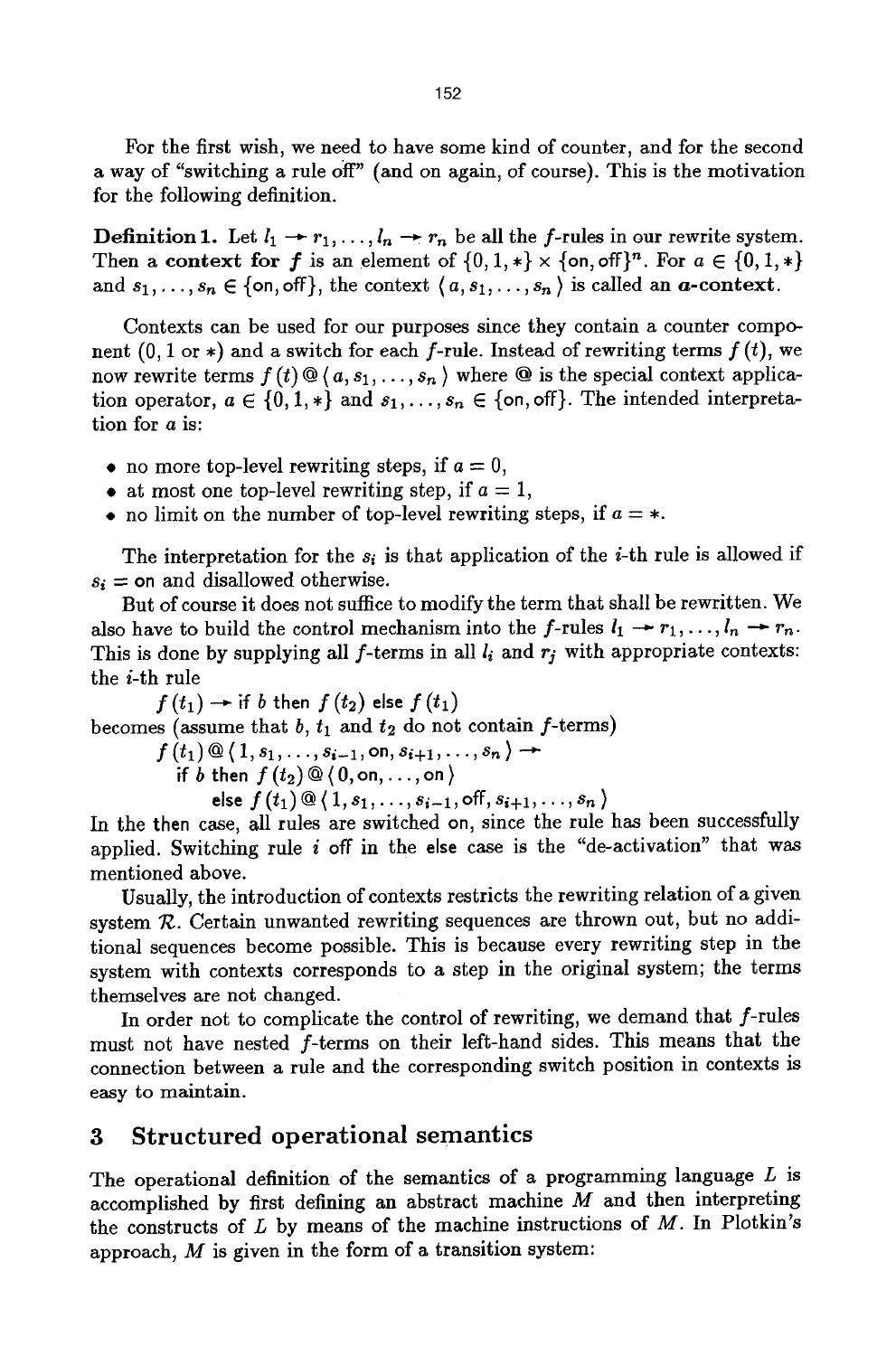**Definition2.** A transition system is a triple  $(\Gamma, T, \rightarrow)$ , where  $\Gamma$  is the set of configurations,  $T \subseteq \Gamma$  is the set of terminal configurations, and  $\rightarrow \subseteq$  $\Gamma \times \Gamma$  is the **transition relation** satisfying  $(T \times \Gamma) \cap \rightarrow \emptyset$ .

In order to ease the modelling of interactions with the environment, transitions are usually *labelled* with *actions*:  $\gamma_1 \xrightarrow{a} \gamma_2$  then means that the step from configuration  $\gamma_1$  to  $\gamma_2$  is taken while performing some action a together with the program's environment. Typical actions of that kind are communication events. There is, however, no greater expressive power in labelled systems. They can be simulated by unlabelled systems whose configurations have an extra component that contains the sequences of labels; therefore, there is no need to consider labelled systems.

The starting point in defining a transition system is the definition of the configurations. So let us assume the two sets  $\Gamma$  and  $\Gamma$  given. Furthermore, let us assume a signature  $\Sigma$  and a set of variables V such that  $T(\Sigma, V)$  contains all the terms that we need to express configurations, contexts, and other mathematical objects we need. Special subsets of  $T(\Sigma, V)$  are  $\Gamma'$  and  $T'$ , representing schemata for configurations and terminal configurations, respectively. If no confusion can arise, we will identify configurations and their term representations.

The transition relation  $\rightarrow$  is now defined by means of a special kind of deduction system:

**Definition3.** An SOS deduction system for  $\Gamma$  and  $\Gamma$  consists of the term sets  $T(\Sigma, V)$ ,  $\Gamma'$  and  $T'$ , and inference rule schemata of the following kind:

$$
\frac{\vdash \bigwedge_{i=1}^p b_i \land \bigwedge_{j+1}^n \gamma_j \xrightarrow{L_j} \gamma'_j \land \bigwedge_{k=1}^q B_k}{\vdash \overline{\gamma} \rightarrow \overline{\gamma}'}
$$

The  $b_i$  are basic predicate terms restricting the input variables in  $\overline{\gamma}$  ("preconditions"), and the  $B_j$  are predicate terms restricting the output variables not in  $\overline{\gamma}$ ("postconditions"). In transitions, extra variables w. r. t.  $\overline{\gamma}$  must only occur on the right-hand side; all variables in  $\overline{\gamma}'$  must also occur in some other configuration term.  $L_j$  may be 1, denoting one-step transition, or  $*$ , denoting an arbitrary number of steps.<sup>2</sup> In the latter case,  $\gamma'_i$  must be terminal, i. e. a normal form.

The semantics of this kind of inference rules is as usual: An instance of the conclusion is established if the corresponding instance of the hypothesis can be established using the rules of the system. All variables of the rules are implicitly universally quantified.

As a consequence of this definition, the restriction to conjunctions in the hypothesis does not limit the expressive power of the formalism. Any quantifier-free hypothesis can be implemented by first transforming it into disjunctive normal form and then splitting the rule into several rules with the same conclusion, each component of the disjunction forming the hypothesis of a separate rule.

 $\overline{L_j}$  is not an action as they occur in labelled transition systems (see remarks above).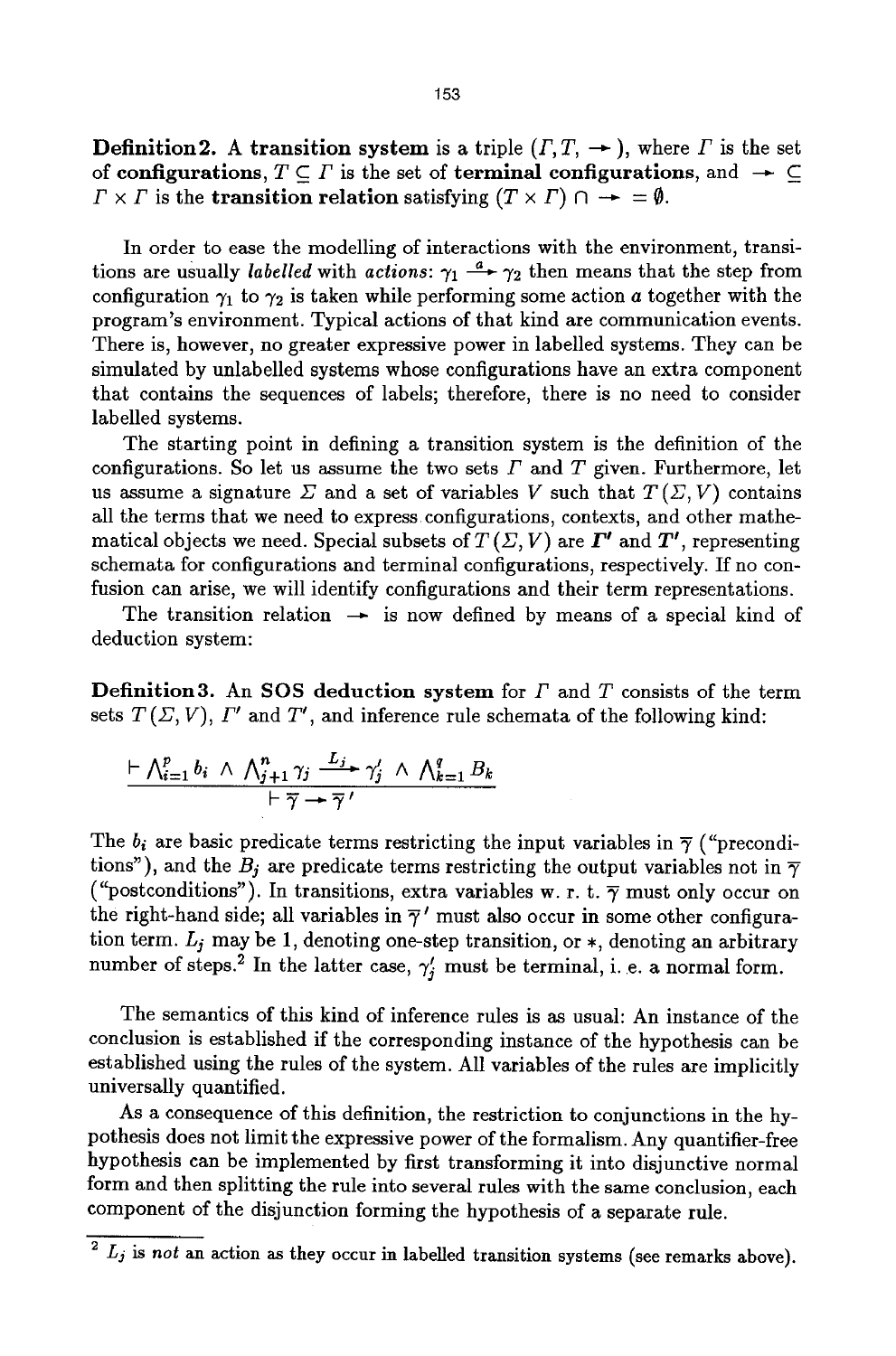As an additional requirement for SOS deduction systems we demand that the rules do not permit non-terminating proof attempts. The simplest example for a rule that is forbidden is

$$
\frac{\vdash \gamma \to \gamma'}{\vdash \gamma \to \gamma'}
$$

It has the form of definition 3, but it cannot be used for proving any transition. A way to exclude such unpleasant behaviour is to demand that all transitions in the premise of a rule be smaller than the transition in the conclusion w. r. t. some well-founded ordering. The existence of such an ordering is sufficient to prevent non-terminating proof attempts.<sup>3</sup>

## 4 An example for transformation

In this chapter, we will informally describe how we can transform SOS deduction rules into term rewriting rules and why some other seemingly "obvious" ways do not work. The exact definition of this transformation can be found in [6].

### 4.1 The example language definition

As an example (artificial, but not overly simple) let us consider an extract from an imperative language  $L$ . In  $L$ , there is a syntactic class of statements, denoting state transformations, and the usual operator *";"* for sequential composition:

 $$ 

On the semantic side, we have a set of states  $\Sigma$  that statements can transform. The internal structure of states  $\sigma \in \Sigma$  is not important to us. A configuration can either consist of a statement to be executed together with an initial state for this execution, or it can be the final state of an execution:

 $F_{Stmt} = Stmt \times \Sigma \cup T_{Stmt}$ 

$$
T_{Stmt} = \Sigma
$$

The execution of a statement list proceeds from left to right. After one computation step, the first statement in a list may have terminated, resulting in a final state, or there may still be a rest of this statement waiting for execution. For these two possibilities, we have the following two inference rule schemata:

$$
\frac{\vdash \langle \mathit{stmt}_1, \sigma \rangle \rightarrow_{\mathit{stmt}} \sigma_1}{\vdash \langle \mathit{stmt}_1, \mathit{stmt}_2, \sigma \rangle \rightarrow_{\mathit{stmt}} \langle \mathit{stmt}_2, \sigma_1 \rangle} \tag{1}
$$

$$
\frac{\vdash \langle \mathit{stmt}_1, \sigma \rangle \rightarrow_{\mathit{stmt}' \langle \mathit{stmt}'_1, \sigma_1 \rangle}}{\vdash \langle \mathit{stmt}_1; \mathit{stmt}_2, \sigma \rangle \rightarrow_{\mathit{stmt}' \langle \mathit{stmt}'_1; \mathit{stmt}_2, \sigma_1 \rangle}}
$$
(2)

Rule  $(1)$  deals with the case of termination of  $s t m t_1$  and  $(2)$  with the other case.  $s t m t_1'$  is what remains of  $s t m t_1$  after one computation step.

 $\frac{3}{3}$  This is the usual method to prove termination of rewrite systems. There the righthand side of a rule must be smaller than its left-hand side.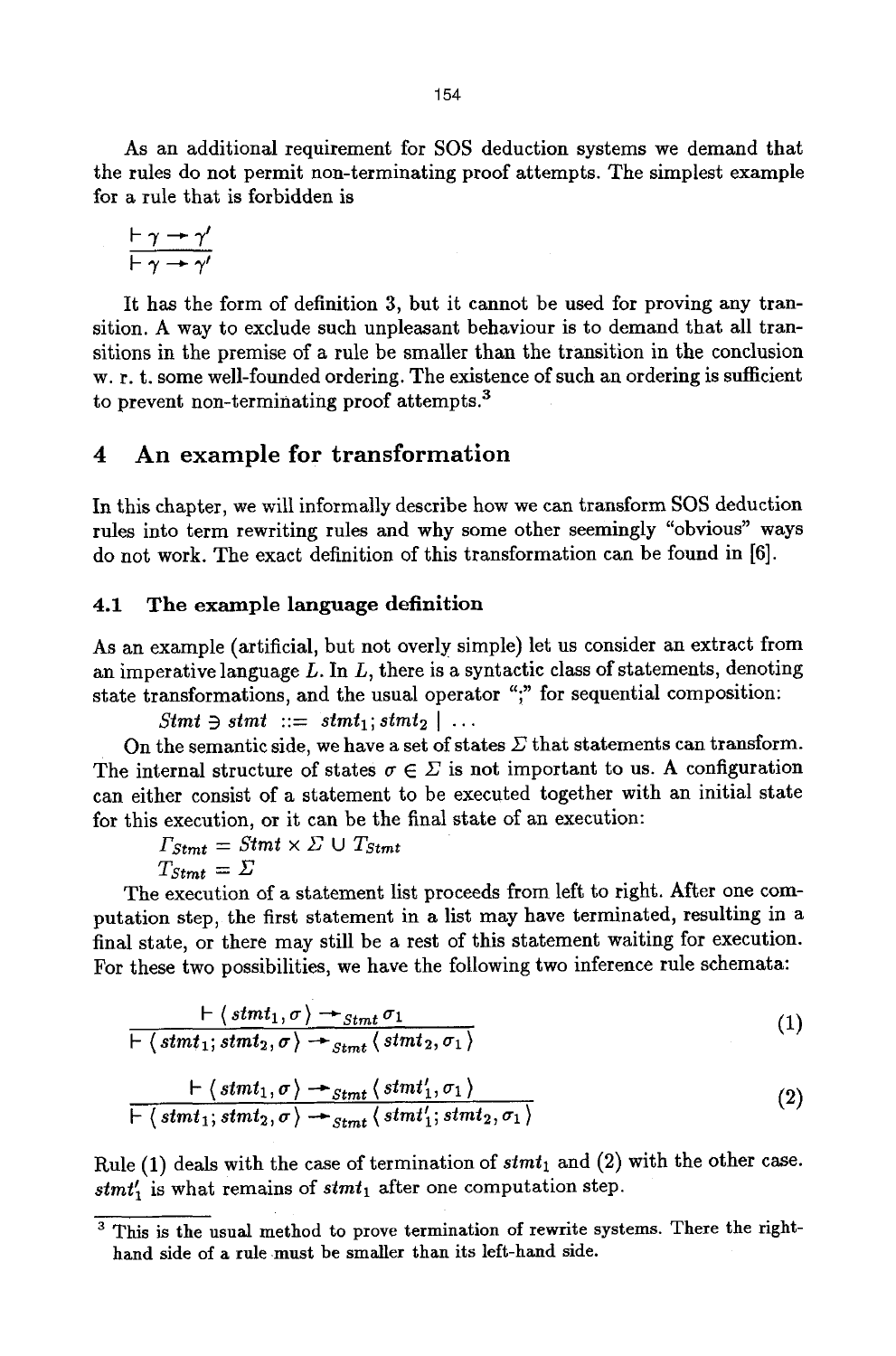### 4.2 Transformation into rewrite rules

The simplest possible approach to the problem of transforming a rule

$$
\frac{\vdash\mathit{hypo}}{\vdash\gamma\rightarrow\gamma'}
$$

into a rewrite rule is to simulate the rule's semantics ("if *hypo* holds, then the step from  $\gamma$  to  $\gamma'$  is possible") with the conditional operator if  $\Box$  then  $\Box$  else  $\Box$ :

 $\gamma \rightarrow$  if *hypo* then  $\gamma'$  else  $\gamma''$ where  $\gamma''$  has to be defined appropriately. But of course this is only possible when there are no extra variables in *hypo*, which is an exceptional case (e. g. both (1) and (2) contain extra variables, viz.  $\sigma_1$  and  $s t m t_1'$ ). Furthermore, the problem of defining a suitable  $\gamma''$  is not trivial (we will return to this problem).

So we have to be a little bit more inventive and have to find a way of disposing of the extra variables. Consider rule (1). The extra variable  $\sigma_1$  stands for a terminal configuration that is related to  $\langle$  stmt<sub>1</sub>,  $\sigma$ ) by the transition relation. Viewing this relation more operationally, we can rephrase this as  $\sigma_1$  standing for a possible (one-step) *result* of evaluating  $\langle \operatorname{stmt}_1, \sigma \rangle$ .<sup>4</sup> The name  $\sigma_1$  itself is irrelevant; we only need the property that it denotes a terminal configuration.

 $\langle$  stmt<sub>1</sub>,  $\sigma$ ) does not contain extra variables; so it may safely occur on the right-hand side of the rewrite rule that we are aiming at. Since we are interested in its result, we enclose it by an additional operator *eval* that is intended to yield the result of evaluating its argument. By using let abstraction, i. e.  $\lambda$ -terms, we can name this result  $\sigma_1$ , and we arrive at the rewrite rule

$$
\langle \operatorname{stmt}_1; \operatorname{stmt}_2, \sigma \rangle \rightarrow \text{let } \sigma_1 = \operatorname{eval}(\langle \operatorname{stmt}_1, \sigma \rangle) \text{ in } \langle \operatorname{stmt}_2, \sigma_1 \rangle \tag{3}
$$

Note that  $\sigma_1$ , although not appearing on the left-hand side, is not an extra variable. It is a bound variable of  $\lambda$ -calculus and, as much as term rewriting is concerned, it is just a constant of type  $T'$ . We assume that let terms are evaluated in applicative order (in *call by value* fashion).

So far, this looks like the kind of rule we wanted. But there still remains a problem. We have the other rule (2), and when we apply our procedure to this rule, we end up with a rewrite rule like

$$
\langle \mathit{stmt}_1; \mathit{stmt}_2, \sigma \rangle \rightarrow \text{let } \mathit{cf} = \mathit{eval} \left( \langle \mathit{stmt}_1, \sigma \rangle \right) \text{ in } \langle \mathit{cf} \downarrow 1; \mathit{stmt}_2, \mathit{cf} \downarrow 2 \rangle \tag{4}
$$

where *cf* is a variable of type *Stmt*  $\times$  *S* and  $\downarrow$  1 and  $\downarrow$  2 are the projections to the first and second component of a tuple, respectively. Now the left-hand sides of (3) and (4) are identical, and each of the two rules can be applied in any case where the other could be applied, too. In (1) and (2), the decision which rule to apply is taken in the hypothesis by means of a type check. In order to get correct rewrite rules, we must add this kind of check as well: We must test whether the result of evaluating  $\langle s t m t_1, \sigma \rangle$  is terminal or not. And for the case that the result is non-terminal even though we chose the rule derived from (1),

<sup>&</sup>lt;sup>4</sup> There may be more than one possible result if the language is non-deterministic.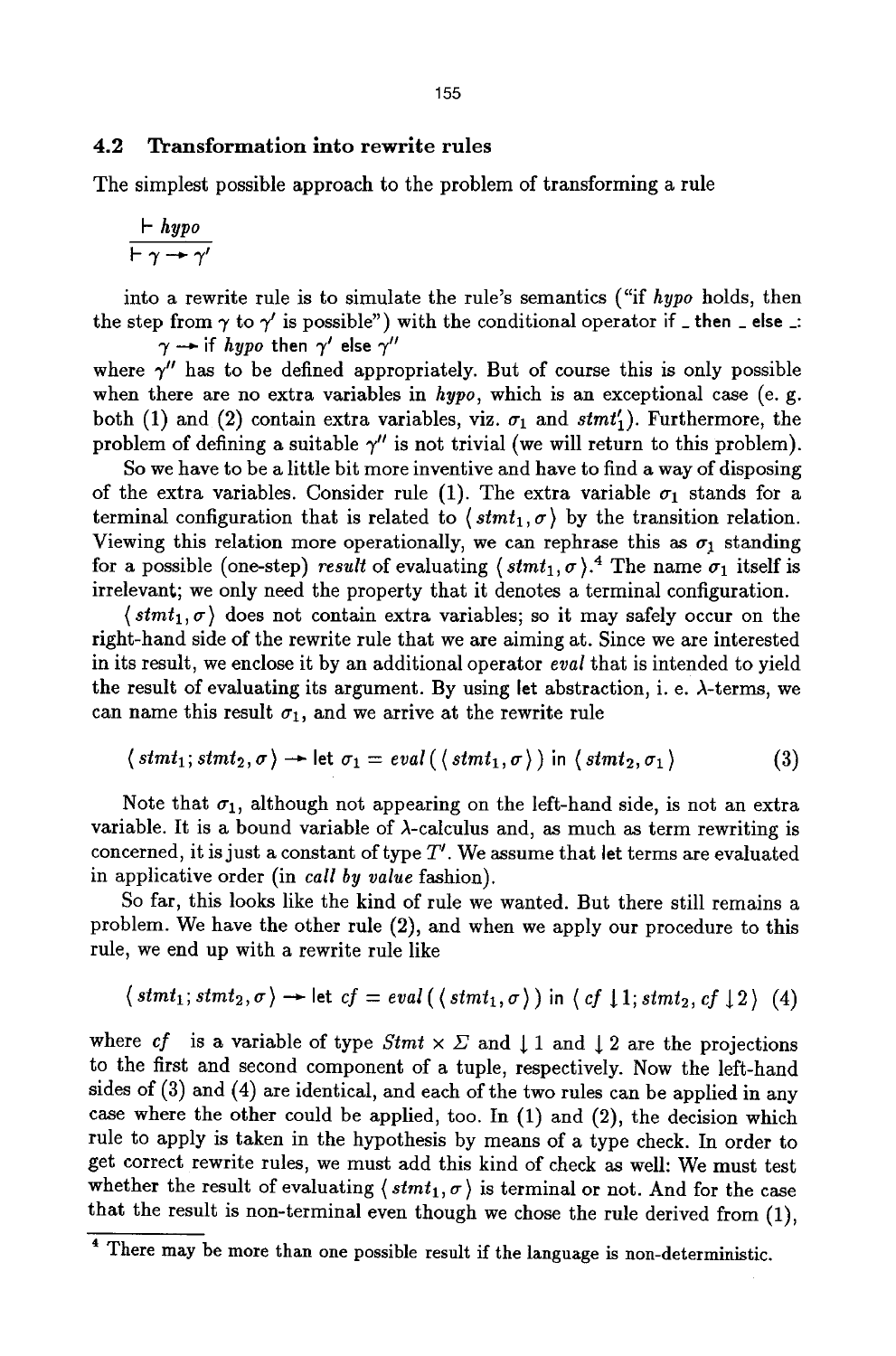we must provide a "way back" giving a result that still allows application of the other rule: choosing the wrong rule must not lead into a "dead end".

Implementing the type check is simple: it amounts to having rules of the form:

$$
\langle \operatorname{stmt}_1; \operatorname{stmt}_2, \sigma \rangle \rightarrow \text{let } \sigma_1 = \operatorname{eval}(\langle \operatorname{stmt}_1, \sigma \rangle) \text{ in if } \operatorname{type}(\sigma_1) = T \text{ then } \langle \operatorname{stmt}_2, \sigma_1 \rangle \text{ else } \dots^{(5)}
$$

$$
\langle \operatorname{stmt}_{1}; \operatorname{stmt}_{2}, \sigma \rangle \rightarrow \text{let } cf = \operatorname{eval}(\langle \operatorname{stmt}_{1}, \sigma \rangle) \text{ in}
$$
\n
$$
\text{if } \operatorname{type}(cf) = \operatorname{Stmt} \times T \text{ then } \langle \operatorname{cf} \downarrow 1; \operatorname{stmt}_{2}, \operatorname{cf} \downarrow 2 \rangle \text{ else } \dots \tag{6}
$$

More problematic is the "way back" that must be placed in the **else** parts of (5) and (6). Intuitively, we would demand that in these cases, the original configuration  $\langle \operatorname{s}tmt_1; \operatorname{s}tmt_2, \sigma \rangle$  should remain unchanged. But we cannot simply put this into the **else** parts since it would render the rewrite system non-terminating: If the type check failed, the same rule could be applied over and over again.

So we must find a way to indicate that a rewrite rule has been tried in vain (i. e. its type check has been rewritten to false). For each of the rules generated from the SOS rules there must be a flag that can be raised when the **else** part is selected. This, however, is exactly the kind of situation that the concept of contexts has been defined for. Configuration terms never occur in nested form on the left-hand side of rewrite rules, so we can supply each of these with an appropriate context.

In our example, there are only two rules. Hence it suffices to introduce contexts as elements of  $\{0, 1, *\}\times \{\text{on, off}\}^2$  and the desired rewrite rules become (for the one-step case)

$$
\langle \operatorname{stmt}_1; \operatorname{stmt}_2, \sigma \rangle \mathcal{Q} \langle 1, \operatorname{on}, s \rangle \rightarrow
$$
\nlet  $\sigma_1 = \operatorname{eval}(\langle \operatorname{stmt}_1, \sigma \rangle \mathcal{Q} \langle 1, \operatorname{on}, \operatorname{on} \rangle)$  in  
\nif  $\operatorname{type}(\sigma_1) = T$   
\nthen  $\langle \operatorname{stmt}_2, \sigma_1 \rangle \mathcal{Q} \langle 1, \operatorname{on}, \operatorname{on} \rangle$   
\nelse  $\langle \operatorname{stmt}_1; \operatorname{stmt}_2, \sigma \rangle \mathcal{Q} \langle 1, \operatorname{off}, s \rangle$   
\n $\langle \operatorname{stmt}_1; \operatorname{stmt}_2, \sigma \rangle \mathcal{Q} \langle 1, s, \operatorname{on} \rangle \rightarrow$   
\nlet  $\sigma f = \operatorname{eval}(\langle \operatorname{stmt}_1, \sigma \rangle \mathcal{Q} \langle 1, \operatorname{on}, \operatorname{on} \rangle)$  in  
\nif  $\operatorname{type}(\sigma f) = \operatorname{Strnt} \times \Sigma$   
\nthen  $\langle \sigma f \downarrow 1; \operatorname{stmt}_2, \sigma \rangle \mathcal{Q} \langle 1, \operatorname{on}, \operatorname{on} \rangle$   
\nelse  $\langle \operatorname{stmt}_1; \operatorname{stm}_2, \sigma \rangle \mathcal{Q} \langle 1, s, \operatorname{off} \rangle$  (8)

The rules that define the operator *eval* guarantee that its argument is evaluated appropriately (see section 5.1); so  $\langle \text{stmt}_1, \sigma \rangle$  is evaluated in one step only. Furthermore, we can easily prove that the **else** parts are smaller than the lefthand sides (under the well-founded ordering off < on); there is no termination problem when the type check fails. So we see that (7) and (8) are rules of the kind we have been looking for. In the following, we will call them SOS-derived rules.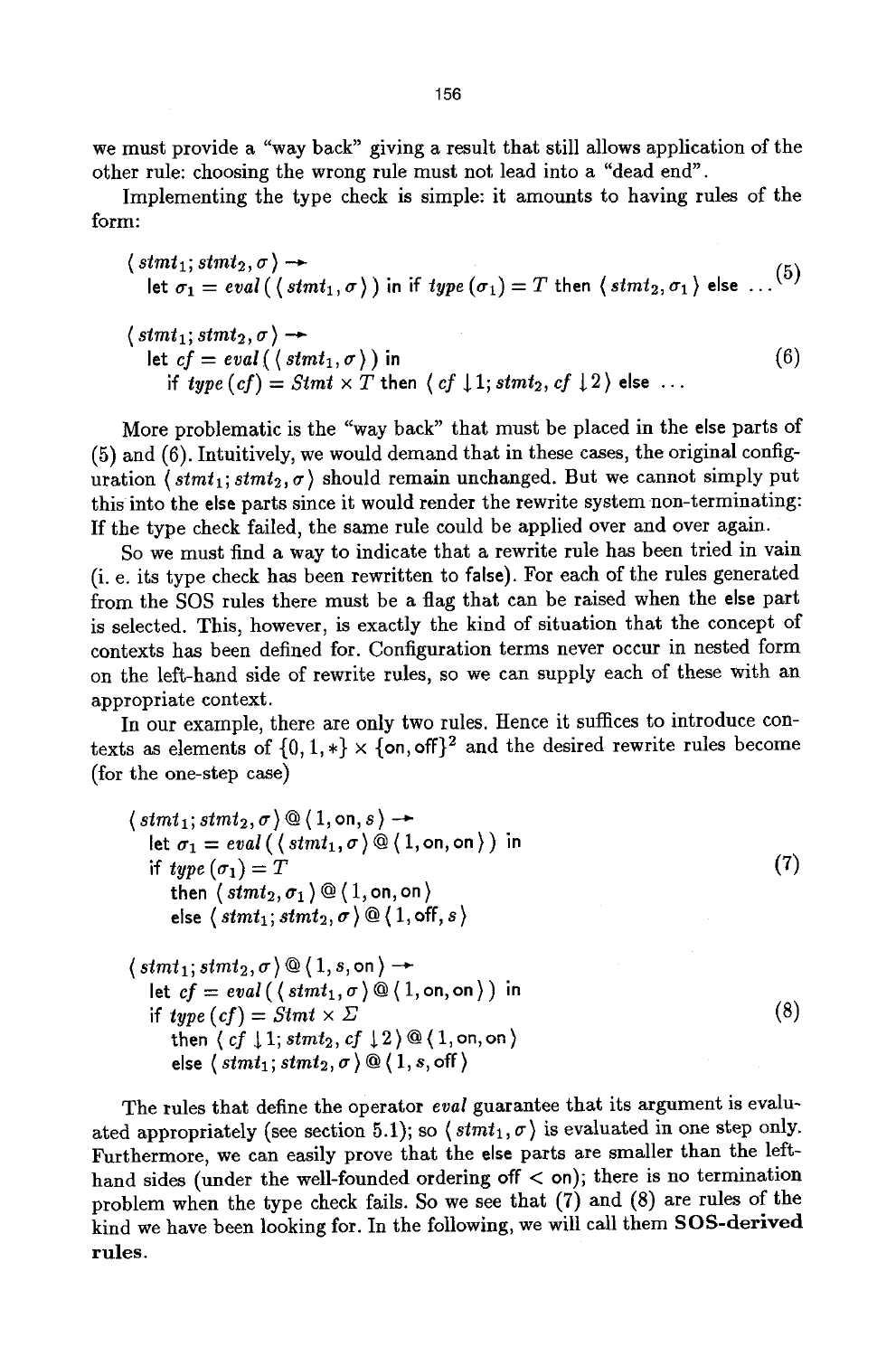What remains is to mention what happens if the hypothesis contains simple Boolean conditions. The preconditions  $b_i$  can safely be put into the type check since they do not contain extra variables. The conditions  $B_k$  restricting the intermediate and final configurations must also become part of the type check with the extra variables being replaced by suitable selection expressions in the style that has been used in rule (8). And finally, multiple transitions in the hypothesis are translated into iterated let expressions.

## 5 Properties of the transformed system

### 5.1 **The basic rewrite system B**

The purpose of our transformation process is to provide a way to simulate program executions as specified by the operational semantics with the help of rewriting sequences. Since we want to employ "pure" rewriting and not rewriting modulo some equational theory, we also have to supply rewrite rules for modelling properties of the underlying data types. These rules form the basic rewrite system  $\beta$ . We require  $\beta$  to allow all rewritings that are not directly connected to application of SOS rules. Especially, all conditions should be decidable by rewriting. This amounts to demanding that  $B$  be complete and correct in the logical sense (w. r. t. the standard interpretation of logical symbols), and also complete, i. e. confluent and terminating, in the sense of term rewriting. 5 So we have the general assumption that  $B$  provides (in the logical sense) a correct and complete decision procedure for all conditions that do not depend on the semantics definition. This means that each term expressing such a condition has exactly one normal form w. r. t.  $B$ , viz. either true or false.

The operator *eval* plays a special rôle. It only occurs in terms of the form *eval* ( $\gamma \mathcal{Q}k$ ), and its purpose is to ensure that its argument configuration  $\gamma$  is evaluated according to the context k. This is achieved by retaining the *eval* and the context as long as further evaluation is needed; only configurations in a 0 context or a terminal configuration in a \*-context are completely evaluated. So we have the rules

$$
eval(\gamma \mathbin{@} \langle 0, \ldots \rangle) \rightarrow \gamma
$$
  

$$
eval(t \mathbin{@} \langle *, \ldots \rangle) \rightarrow t
$$

where  $\gamma$  is a variable for configurations and t for terminal configurations.

### 5.2 Simulation

The transformation procedure has been devised in order to produce a rewrite system  $R$  that models a semantics definition  $S$  as closely as possible, the characteristic feature being the set of possible transition sequences. Therefore the most interesting questions to ask about  $R$  are what rewriting sequences are possible and how they are related to the transition sequences of  $S$ . We will see that the

<sup>&</sup>lt;sup>5</sup> The practical consequences of a system not fulfilling these demands are discussed in [7].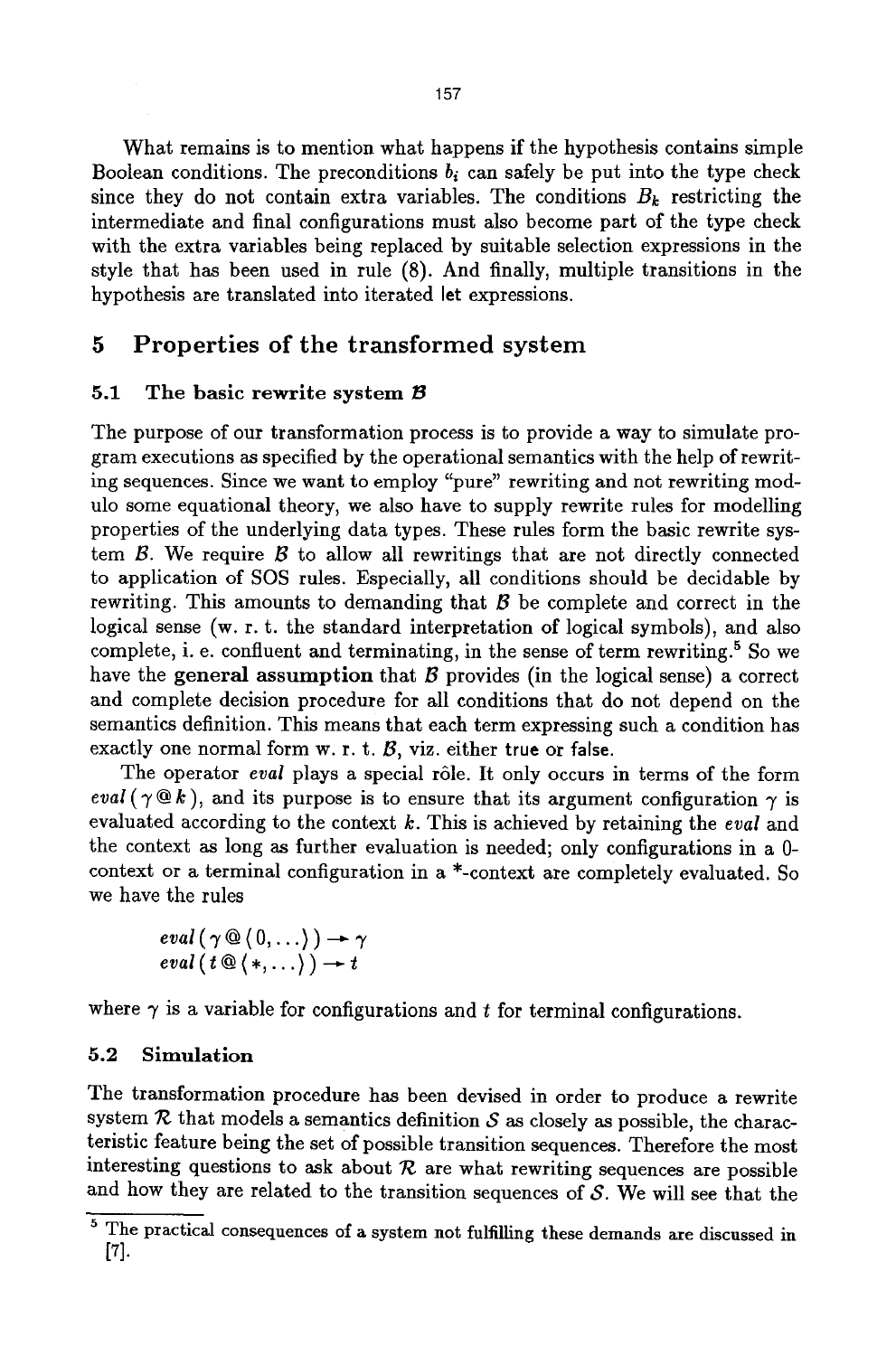relation between  $\mathcal R$  and  $\mathcal S$  is indeed very close; if rewriting is considered modulo the equational theory of the basic system  $B$ , we have a 1-1 correspondence between rewriting sequences and "flattened" transition sequences (where steps needed to establish a premise are also visible).

Let S be defined by the transition system  $(\Gamma, T, \rightarrow_S)$ , and let  $\rightarrow_S$  be given by a set of  $N \in \mathbb{N}$  deduction rules. We will use the following additional abbreviations for contexts, where  $k \in [N]$  and  $r_j \in \{$ on, off} for  $j \in [N]$ :

$$
K_{0f} =_{df} \langle 0, \text{on}, \ldots, \text{on} \rangle
$$
  
\n
$$
K_1^{(k)} =_{df} \langle 1, r_1, \ldots, r_{k-1}, \text{on}, r_{k+1}, \ldots, r_N \rangle
$$
  
\n
$$
K_f =_{df} \langle *, \text{on}, \ldots, \text{on} \rangle
$$
  
\n
$$
K^{(k)} =_{df} \langle *, r_1, \ldots, r_{k-1}, \text{on}, r_{k+1}, \ldots, r_N \rangle
$$

Overview: The simulation of S by R can be described as below. The intermediate terms in the rewriting sequence result from applying rules from  $R$  to configuration terms. They need not themselves be configuration terms, but they are equal to such a term modulo  $=_R$ .



Each transition step is modelled by a rewriting sequence in  $R~$  which generally has more than just one step. In order to be allowed to perform one step  $\gamma_1 \rightarrow_{\mathcal{S}} \gamma_2$ using the transition system, we usually have to perform other transitions before that correspond to premises of transition rules. These "hidden" transitions only contribute indirectly to  $\gamma_1 \rightarrow_{\mathcal{S}} \gamma_2$  by determining parts of  $\gamma_2$ . So the transition process is not organized in linear form; each transition is equipped with a tree of other transitions (a proof tree) that justifies it. The corresponding rewriting process, however, can only construct flat sequences of terms. Therefore all the hidden transitions become part of the simulating sequence  $\gamma_1 \t M_f \rightharpoonup_{\mathcal{R}} \gamma_2 \t M_f$ as well. Furthermore, rewriting makes use of the rules in  $B$ , while transition takes place modulo  $=_{\mathcal{B}}$ .

Simulation works in the other direction as well. If we have a rewriting sequence that uses one SOS-derived rule, then this sequence corresponds to a transition sequence that is obtained via this particular SOS rule.

We have the following simulation results:

#### One-step completeness

$$
\forall \gamma, \gamma' \in \Gamma \,\forall k \in [N] \,\forall r_1, \ldots, r_{k-1}, r_{k+1}, \ldots, r_N \in \{\text{on}, \text{off}\}:
$$
\n(9)

\nif  $\gamma \rightarrow_S \gamma'$  using rule  $k$  then  $\gamma \mathcal{Q} \, K_1^{(k)} \xrightarrow{+} \mathcal{R} \, \gamma' \mathcal{Q} \, K_0 \, \gamma$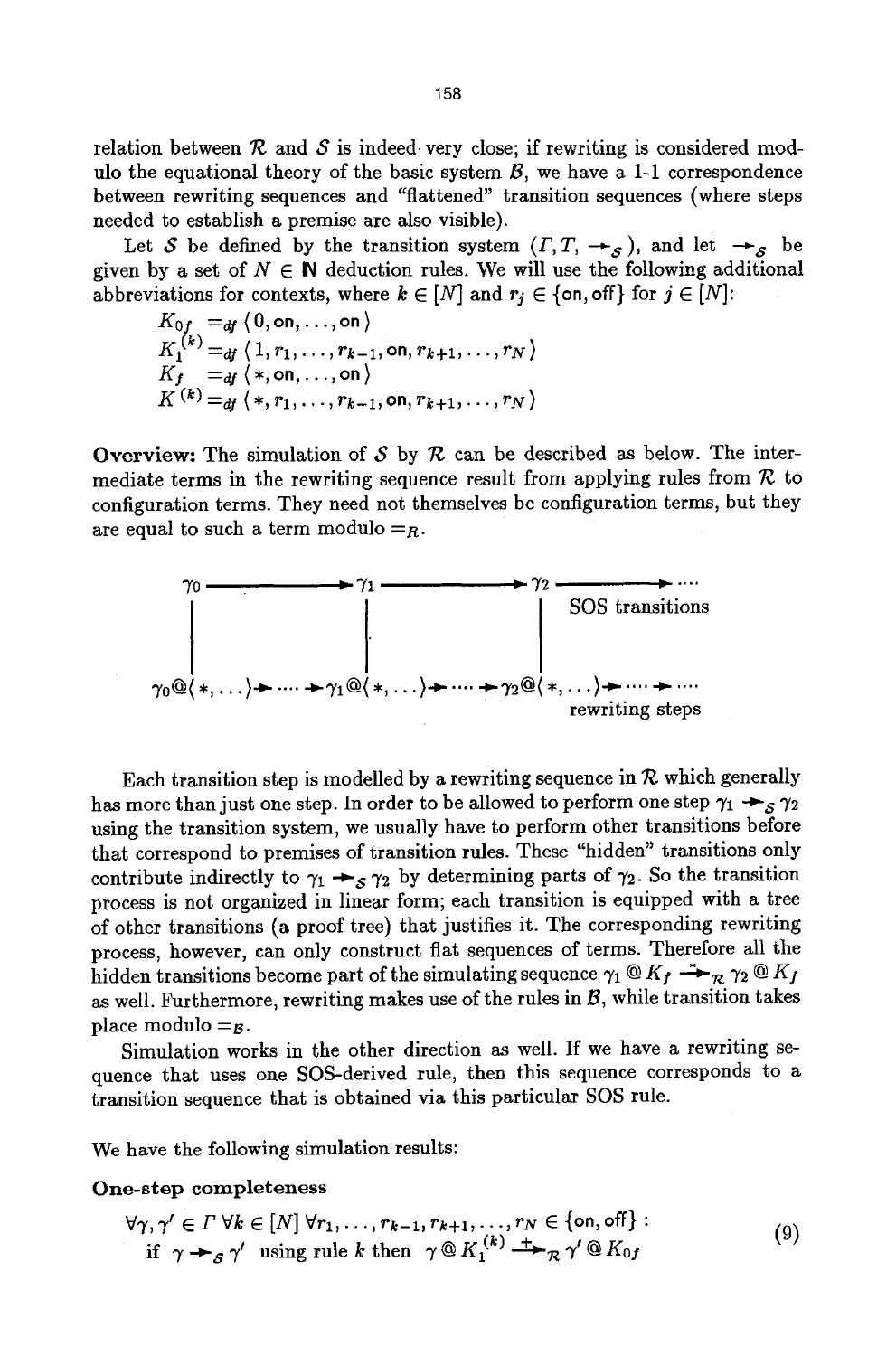This is the basic building stone for the simulation results, viz. the simulation of one transition step by a rewriting sequence.

### One-step correctness

$$
\forall \gamma, \gamma' \in \Gamma \,\forall k \in [N] \,\forall r_1, \dots, r_{k-1}, r_{k+1}, \dots, r_N \in \{\text{on, off}\}:
$$
  
if  $\gamma \otimes K_1^{(k)} \xrightarrow{+} \gamma \otimes K_0 f$  then  $\gamma \rightarrow s \gamma'$  (10)

The names "correctness" and "completeness" are used in the logical sense: Any transition corresponds to a rewriting sequence (completeness), and any rewriting sequence that contains one outermost application of an SOS-derived rule corresponds to a transition step (correctness). Note how the use of 1-contexts  $K_i^{(k)}$ restricts rewriting to exactly one transition-related step.

### Normal form completeness and correctness

$$
\forall \gamma \in \Gamma \; \forall t \in T : \gamma \xrightarrow{\ast} s \; t \; \Leftrightarrow \; \gamma \otimes K_f \xrightarrow{\ast} \mathcal{R} \; t \otimes K_f \tag{11}
$$

Building up inductively from the one-step results, we can obtain simulation properties for longer transition sequences. One special case is of particular interest: sequences that end with a terminal configuration describe the complete evaluation of their initial configuration. Furthermore, expressions like  $\gamma \stackrel{*}{\rightarrow} s t$  ( $\gamma \in$  $\Gamma, t \in T$  may occur in the premises of SOS rules.

The proofs for these results can be found in [6]. Because one-step and normal form transitions are intertwined via transitions in the premises of rules, all results must be proved by one simultaneous induction (on the number of applications of SOS-derived rules).

### Divergence completeness

From one-step completess, we immediately obtain that each infinite transition sequence corresponds to an infinite rewriting sequence. So non-termination is preserved by the rewrite system:

$$
\forall \{\gamma^{(i)}\} \in \Gamma^{\mathbb{N}} : \left(\forall i \in \mathbb{N} : \gamma^{(i)} \rightarrow_{\mathcal{S}} \gamma^{(i+1)}\right) \Rightarrow \left(\forall i \in \mathbb{N} : \gamma^{(i)} \otimes K_f \stackrel{*}{\rightarrow}_{\mathcal{R}} \gamma^{(i+1)} \otimes K_f\right) \tag{12}
$$

### Divergence correctness

On the other hand, all infinite rewriting sequences correpond to "infinite behaviour" of the transition system. Because of the additional requirement in section 3 about terminating transition systems, the rewriting sequence keeps "coming back" to configurations, i. e. each tail of the sequence contains a configuration-context pair; therefore one-step correctness yields the existence of a corresponding infinite transition sequence:

$$
\forall \gamma \in \Gamma \; \forall \{t^{(i)}\} \in T(\Sigma, V)^{\mathbf{N}} : t^{(1)} = \gamma \, \mathbf{0} \, K_f \ \land \ (\forall i \in \mathbf{N} : t^{(i)} \rightarrow_{\mathcal{R}} t^{(i+1)})
$$
\n
$$
\Rightarrow \exists \; \{\gamma^{(i)}\} \in \Gamma^{\mathbf{N}} \; \exists j : \mathbf{N} \rightarrow \mathbf{N} \text{ strictly monotonic :}
$$
\n
$$
(\forall i \in \mathbf{N} : \gamma^{(i)} = (t^{(j(i))} \downarrow 1) \ \land \ \gamma^{(i)} \rightarrow_{\mathcal{S}} \gamma^{(i+1)})
$$
\n
$$
(13)
$$

### 5.3 Confluence and termination

The system  $\mathcal R$  consists of two parts: the basic system  $\mathcal B$  and the system  $\mathcal R'$ containing the SOS-derived rules. As already mentioned in section 5.1, we assume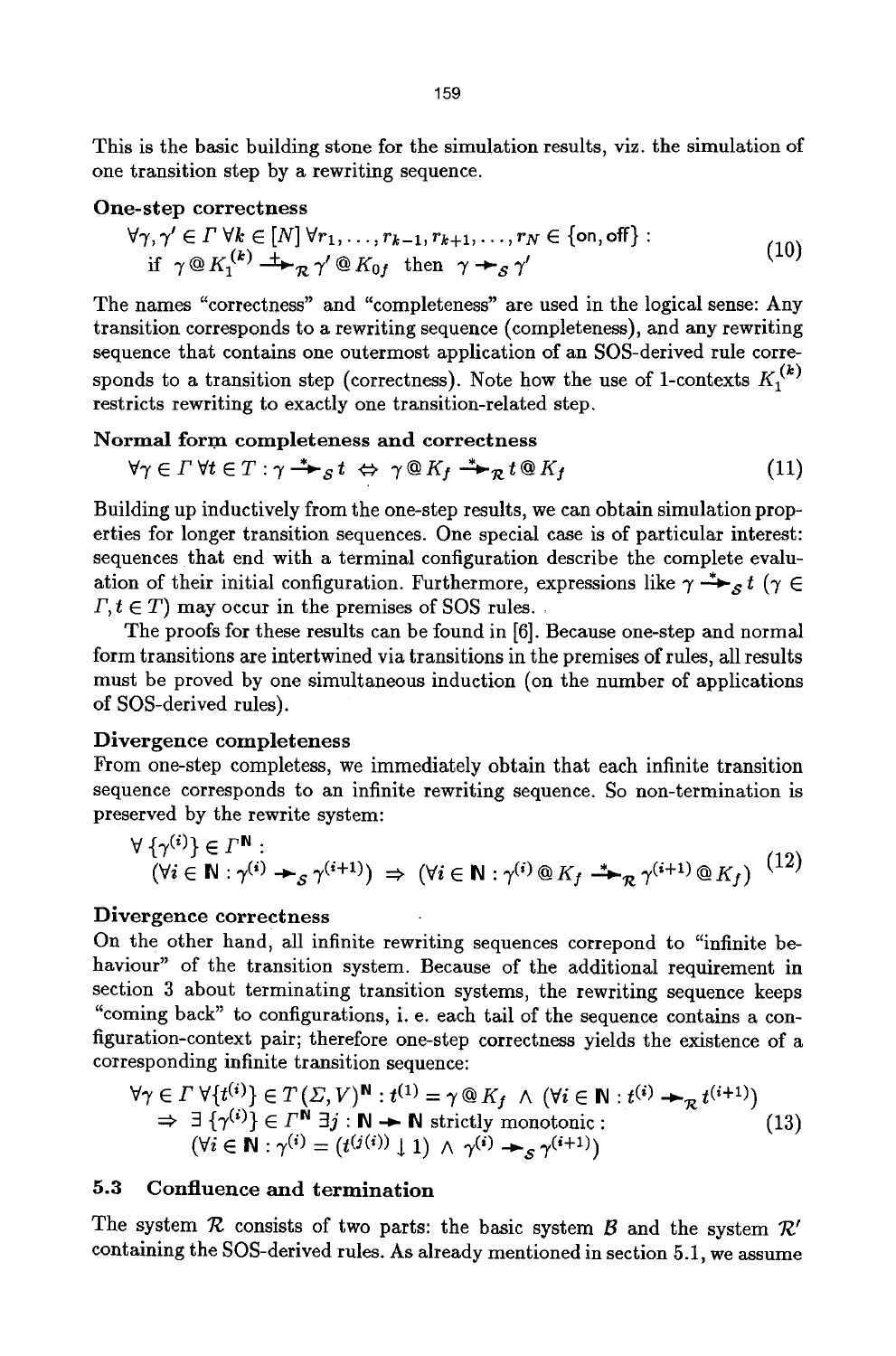$\mathcal B$  to be complete, i.e. confluent and terminating, so there are no problems with this part. But for  $\mathcal{R}'$ , the situation is totally different because these properties are completely determined by the semantics of the language L.

As we have seen in the previous section, every rewriting sequence in  $R$  has a direct counterpart in  $S$  and vice versa. This has immediate consequences for confluence and termination. Assume  $\mathcal R$  is terminating. This means that there is no configuration-context pair that is the initial point for an infinite rewriting sequence. Therefore there is also no configuration that starts an infinite transition sequence in S. Obviously, this property is equivalent to  $L$  being a language that only contains terminating programs.

For confluence, the situation is very similar. Consider rewriting modulo the equational theory E generated by the basic system  $\mathcal{B}$ . Then the only rewrite rules that we need are those derived from the SOS system. Confluence of this rewrite system means that every configuration has at most one normal form (modulo  $E$ ). As a consequence, for each initial state and each program starting in this state, there is at most one final state, and hence the programming language must be deterministic.<sup>6</sup>

So typically  $R$  is not complete. In most cases, it will be non-terminating, and therefore normalization of configuration terms must be handled with care. Languages in the tradition of CSP ([16]) and Occam ([17]) do not even lead to confluent systems since they contain a non-deterministic choice operator. This might seem a serious drawback of the method, but it only reflects the desire to have a rewrite system that models the semantics as closely as possible. And the problem is very well known: Interpreters for functional languages, say, usually do not terminate when interpreting programs that are (semantically) "nonterminating", disregarding restrictions like finite stack size.

There is also no point in completing the system  $\mathcal{R}$ , e. g. by applying the Knuth-Bendix procedure (cf. [19]). Completion would add new rules to the system, and for these rules there would be no counterpart in the original SOS system. So the simulation property would disappear; essentially, the result of completion corresponds to a language where all non-determinism has been artificially removed by declaring different results for one program as equal.

## 6 Application

The method presented has been successfully applied in solving a problem originating from the ProCoS project. For a language named  $\overline{PL}_0^R$ , two different semantics definitions have been given (SOS and denotational), and the aim is to prove their equivalence. In [20], a standard mathematical hand proof is presented, its single steps mainly being based on induction on the structure of programs. A typical feature of such proofs is that subproofs are repeated in several places identically or only slightly modified, due to the similarity of semantics definitions for different language constructs. Therefore the use of an automated tool to check hand proofs or to assist in them is desirable.

 $<sup>6</sup>$  This requirement can be slightly weakened; e. g. the evaluation order of parameters</sup> for function calls is unimportant as long as this evaluation has no side effects.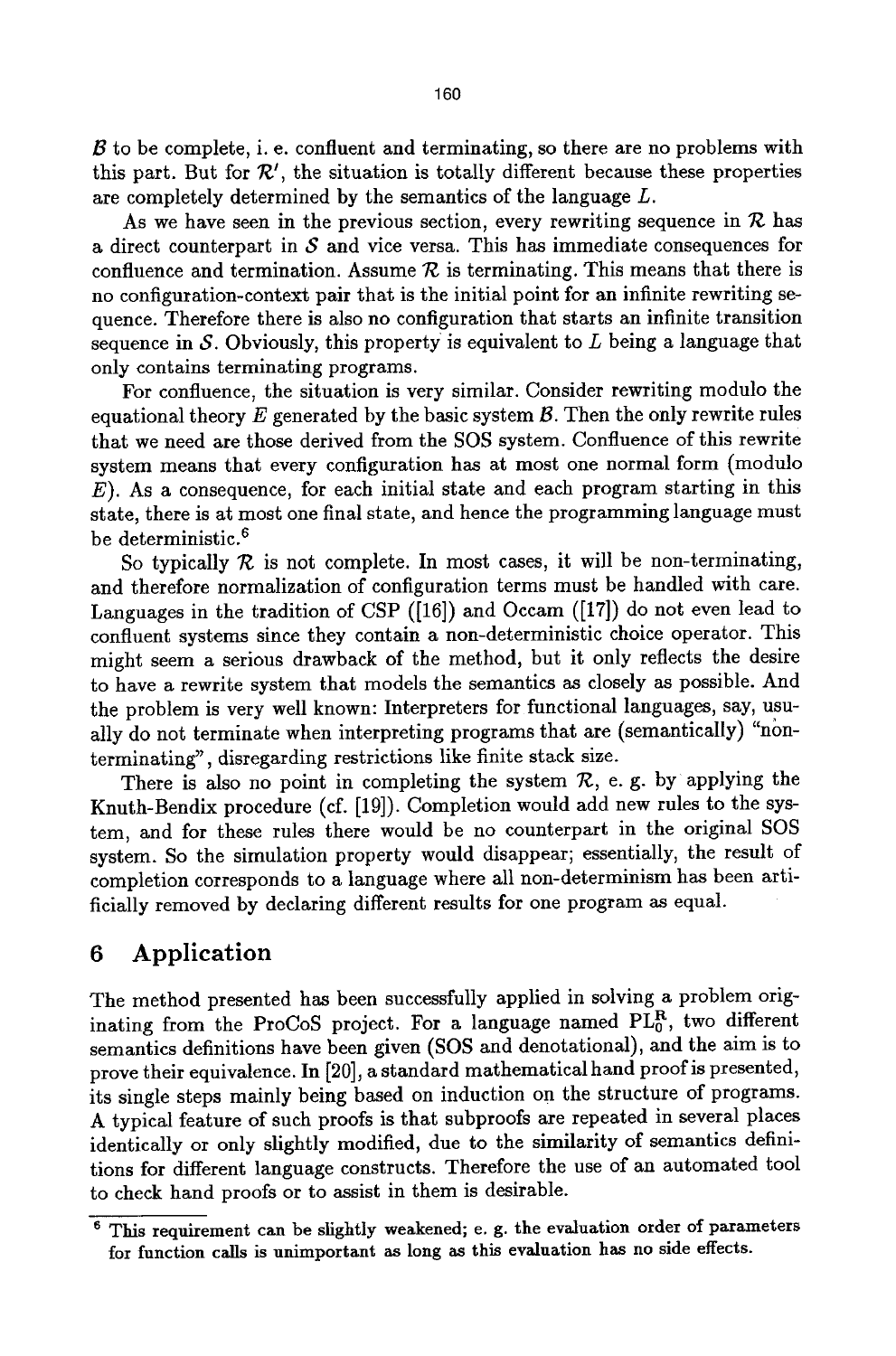First results of applying the Larch Prover ([11]) to this problem are reported in [7]. By now, all the essential steps of the whole equivalence proof have been completed. For the basic idea behind application of the transformed rewrite system  $\mathcal R$  let us consider the subproblem of proving the equivalence of the semantics definitions of expressions (in a slightly simplified form).

Expressions  $exp \in E$ *xpr* are evaluated w. r. t. to an environment  $\rho \in \mathsf{OpEnv}$ and a state  $\sigma \in \Sigma$ , whose internal structure are not important here. The result is a value  $v \in$  Val. So configurations for the operational semantics are either tuples  $\langle exp, \rho, \sigma \rangle \in \text{Expr} \times \text{OpEnv} \times \Sigma$  (non-terminal) or values from Val (terminal). The denotational semantics for expressions is given by a function  $\mathcal{E}$ : *Expr*  $\times$ OpEnv  $\times$  State  $\rightarrow$  Val, and we have to prove:

$$
\forall \exp \in \text{Expr}, \rho \in \text{OpEnv}, \sigma \in \Sigma : \langle \exp, \rho, \sigma \rangle \longrightarrow_{\text{Expr}} \mathcal{E}[\![\exp]\!] \rho \sigma \tag{14}
$$

where  $\longrightarrow_{\text{Error}}$  is the SOS transition relation for expressions.

Now we transform  $\longrightarrow_{\text{Enner}}$  into rewrite rules as described above, generating the system  $\mathcal{R} = \mathcal{R}' \cup \mathcal{B}$ . The denotational semantics is defined in form of equations that can directly be turned into rewrite rules; these rules belong to the basic system  $B$ .

The proof that we have performed with the help of LP proceeds by induction on the structure of expressions. This form of induction is supported by LP; the necessary induction subgoals and hypotheses are generated automatically. For given  $exp, \rho$  and  $\sigma$ , the proof is structured as follows:

- First  $\mathcal{E}[\![exp]\!]$   $\rho\sigma$  is evaluated using rules from  $\mathcal{B}$ ; this results in some term  $\gamma_1$ .
- $\bullet$  Next, the configuration/context term  $t \equiv eval(\langle exp, \rho, \sigma \rangle \mathcal{Q}(1, on, \ldots, on \rangle))$ is evaluated using all the rules in  $R$ ; this results in some term  $\gamma_2$ . In this phase, the induction hypotheses for the subexpressions of *ezp* will also be used as rewrite rules.

Note that the rules for *eval* (cf. section 5.1) together with the 1-context in t guarantee a one-step evaluation of  $\langle exp, \rho, \sigma \rangle$ .

• Finally, equality of  $\gamma_1$  and  $\gamma_2$  is proved using the rules of B.

After the last step, we have proved

$$
t \equiv \text{eval}(\langle \text{ exp}, \rho, \sigma \rangle \otimes \langle 1, \text{ on}, \dots, \text{ on} \rangle) \stackrel{*}{\rightarrow} {}_{\mathcal{R}} \gamma_2 =_{\mathcal{B}} \gamma_1 \mathcal{B} \stackrel{*}{\leftarrow} \mathcal{E}[\![\text{exp}]\!] \rho \sigma
$$

*eval* operators are only introduced by the rules simulating the SOS transition rules. Thus  $\gamma_1$  cannot contain such an operator, and there must be a point in the above rewriting sequence where it is removed from  $t$ . From the special form of the *eval* elimination rules (cf. section 5.1), it follows that there must be an intermediate configuration term with a 0-context in the rewriting sequence (this term is the result of a successful application of a rule from  $\mathcal{R}'$ ):

$$
\mathit{eval}\left(\langle\;\mathit{exp},\rho,\sigma\,\rangle\otimes\langle\,1,\mathsf{on},\ldots,\mathsf{on}\,\rangle\,\right)\overset{+}{\longrightarrow}_\mathcal{R}\mathit{eval}\left(\;\gamma_2'\otimes\langle\,0,\ldots\,\rangle\,\right)\overset{*}{\longrightarrow}_\mathcal{B}\gamma_2
$$

The *eval* elimination could not be applied in the first subsequence; so we have

$$
\langle \exp, \rho, \sigma \rangle @ \langle 1, \text{on}, \ldots, \text{on} \rangle \xrightarrow{+} {}_{\mathcal{R}} \gamma_2' @ \langle 0, \ldots \rangle
$$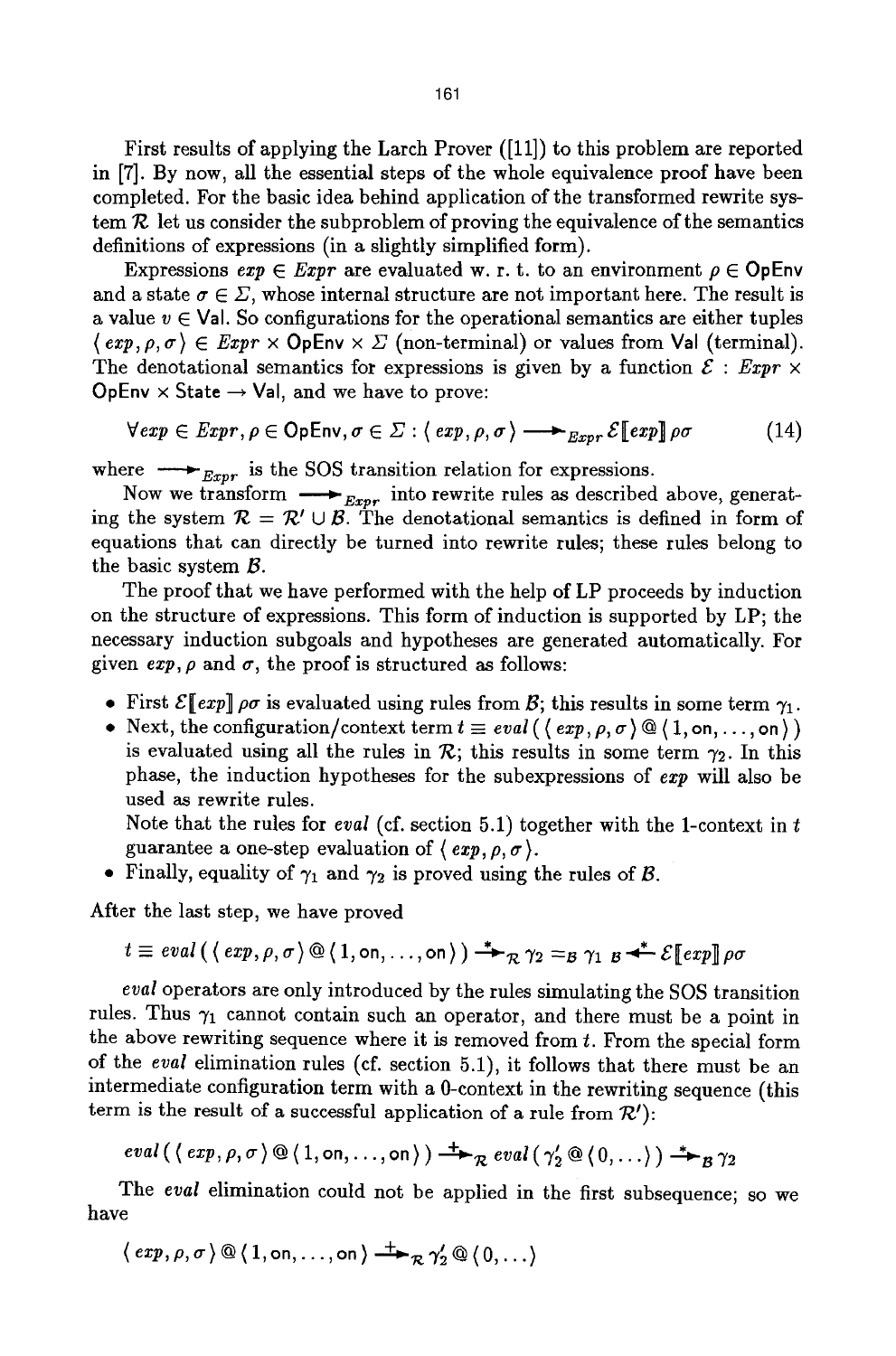and by one-step correctness (9) the rewriting proof turns out to be sufficient to prove the original goal (14) since the  $\rightarrow$ <sup>B</sup> steps can be neglected (transitions with the SOS system take take place modulo  $=_B$ ).

Proofs about non-deterministic languages normally cannot be performed in a single step. For in such proofs, each possible result for a non-deterministic construct has to be considered, and this is most easily done by subsequently selecting all branches (by deleting those SOS rules that lead to other branches).

The Larch Prover turned out to be a suitable tool for implementing the transformed SOS rules since it is largely oriented towards easy formulation and application of rewrite rules. A major advantage of the system concerning our simulation is that normally intermediate results occurring in rewriting sequences are not displayed. This means that appliciation of the rules in  $\mathcal{R}'$  remains completely hidden, and therefore the user is not confused by terms appearing during  $\beta$ -reduction or evaluation of type check conditions in SOS rules. Since the transformation of SOS rules into rewrite rules is very systematic, it was easy to implement a tool that generates LP input from SOS system descriptions. This tool has proved very helpful in the example proofs:

Another useful feature of LP's is that the user can control the rewriting process to a very large extent. E. g. the evaluation order can be changed *(insideout* or *outside-in),* and rewrite rules can be prevented from being considered. This can be used to increase the efficiency of the system, since typically large groups of rules are known not to be applicable, and so the time for testing whether they match a given term can be saved.

Among the disadvantages of LP are the lack of powerful proof control mechanisms like strategies or tactics (as they are provided e. g. in HOL [13] or in KIV [15]) and its weak type concept. LP only supports a subset of many-sorted first-order logic. During our experiments, this never prevented any proofs, but it made their formulation a lot more complicated. In an order-sorted system like OBJ3 [12] or PVS [22], terms could be kept smaller  $^7$ , and in a higher-order logic (present e. g. in HOL and PVS), many properties could be formulated much easier, since the rules about function application and extensionality would be supplied automatically. These rules can be simulated in LP's first-order logic, but a large number of explicit rules are needed for this.

## **7 Conclusion**

In this paper, we have presented a way to simulate a special form of SOS definitions by standard term rewriting systems. Another approach to relating SOS definitions and equational logic is presented in [2]. Here an algorithm is described that transforms SOS rules into set of equations such that every true formula about the language can be proved in this theory. In [3] it is proved that for SOS definitions that only describe finite systems, these equations can be transformed into a complete term rewriting system. This technique, however, is restricted to SOS rules in a special format (GSOS) that is incomparable to the

<sup>&</sup>lt;sup>7</sup> If we have sorts  $T_1 \subseteq T_2 \subseteq T_3$ , we would like to be allowed to write  $t \in T_3$  for all  $t \in T_1$ . In LP, however, we have to write the injections, e. g. *in-T<sub>3</sub>(in-T<sub>2</sub>(t))*.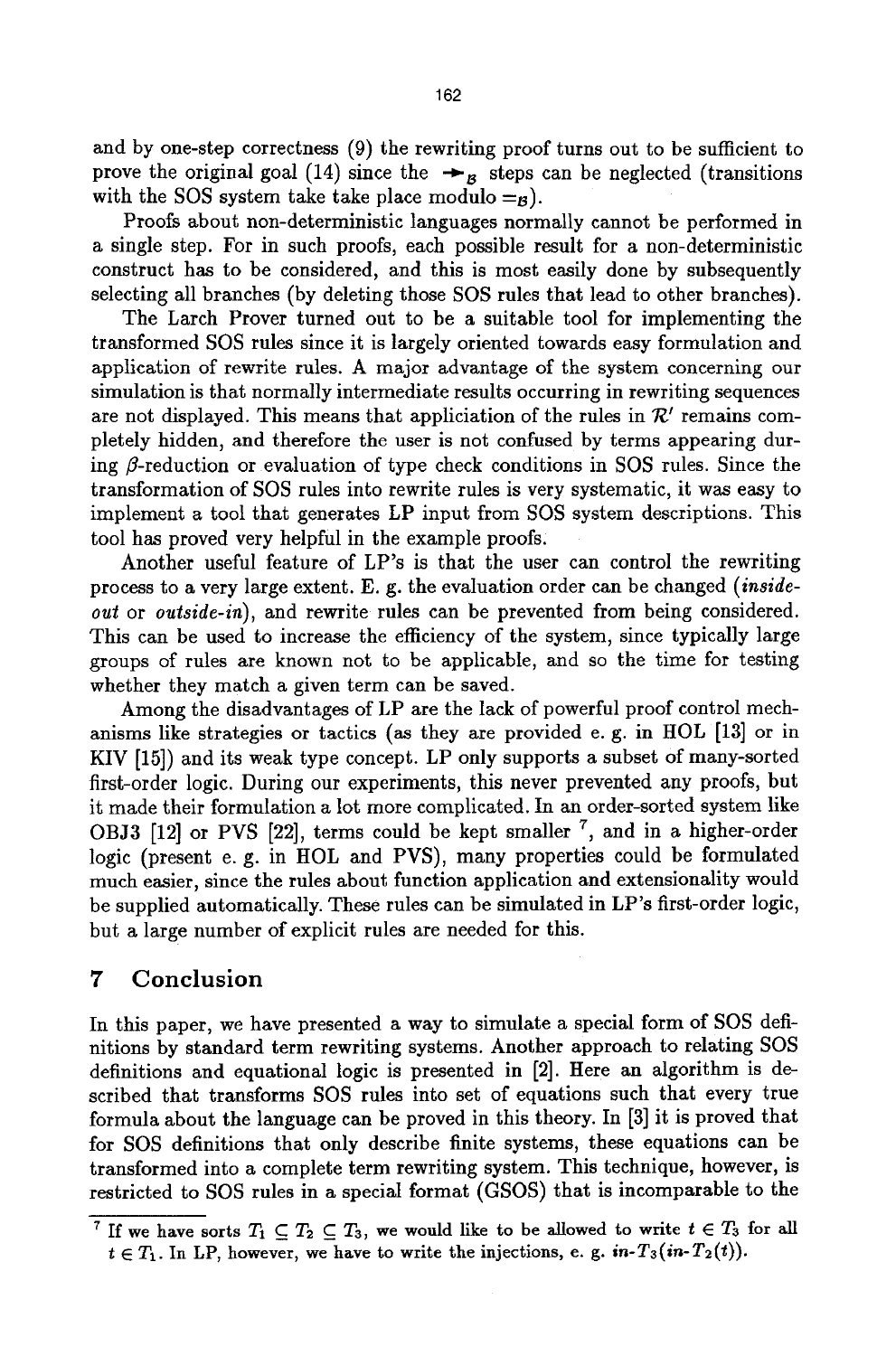format of definition 3. There exist other special rule formats, e. g. the *tyfl/tyxt*  format of [14], that have received special attention because of certain pleasant properties that such systems possess. These formats are less restrictive than the GSOS format, but such definitions have not yet been axiomatized by equations or rewrite rules. [8] shows how to model SOS definitions with other methods than term rewriting, using the facilities of the HOL system.

Other ways to combine  $\lambda$ -calculus and term rewriting are described in [18] and [10]. But both approaches extend the  $\lambda$ -calculus, and do not try to include some of its concepts in pure term rewriting.

Our method provides a very close simulation of transition rules by standard term rewriting rules. Since no additional formalism is needed, ordinary rewritingbased proof assistants can be used to implement it in reasoning about SOS definitions. In [7], we have described a successful example application where the Larch Prover [11] is used to assist in a proof of equivalence between an operational and a denotational semantics definition. During this experiment, it turned out that the rather complicated structure of the SOS-derived rules does not lead to difficulties. On the one hand, these rules can be generated automatically from the original SOS form, due to their systematic definition. And on the other hand, their application usually remains hidden in normalization processes. This means that the user of the proof tool need not worry about involved intermediate terms, but can concentrate on the logical structure of the proof.

Acknowledgements: I would like to thank the ProCoS group in Kiel, especially Bettina Buth, Yassine Lakhneche and Markus Miiller-Olm, for their help in clarifying my ideas, Ursula Martin for drawing my attention to [1], and the anonymous referees for many helpful comments.

## References

- 1. M. ABADI, L. CARDELLI, P.-L. CURIEN, AND J.-J. LÉVY. Explicit substitutions. In *Proceedings of the 17th ACM Symposium on Principles of Programming Languages,* pages 31-46, 1990.
- 2. LUCA ACETO, BARD BLOOM, AND FRITS VAANDRAGER. Turning SOS rules into equations. In *Proceedings of the 7th !EEE Symposium on Logic in Computer Science, Santa Cruz, CA,* pages 113-124, 1992. Full version available as CWI Report CS-R 9218, Centrum voor Wiskunde en Informatica, Amsterdam, June 1992.
- 3. DOEKO BOSSCHER. Term rewriting properties of SOS axiomatisations. In *Proceedings of the Conference on Theoretical Aspects of Computer Science,* LNCS. Springer-Verlag, 1994. To appear.
- 4. JONATHAN BOWEN ET AL.. A ProCoS II project description: ESPRIT Basic Research project 7071. *Bulletin of the EATCS* 50, 128-137, 1993.
- 5. N. DE BRUIJN. Lambda-calculus notation with nameless dummies. *Indagationes Mathematicae* 34, 381-392, 1972.
- 6. KARL-HEINZ BUTH. Simulation of transition systems with term rewriting systems. Bericht 9212, Institut ffir Informatik und Praktische Mathematik, Christian-Albrechts-Universität Kiel, 1992.